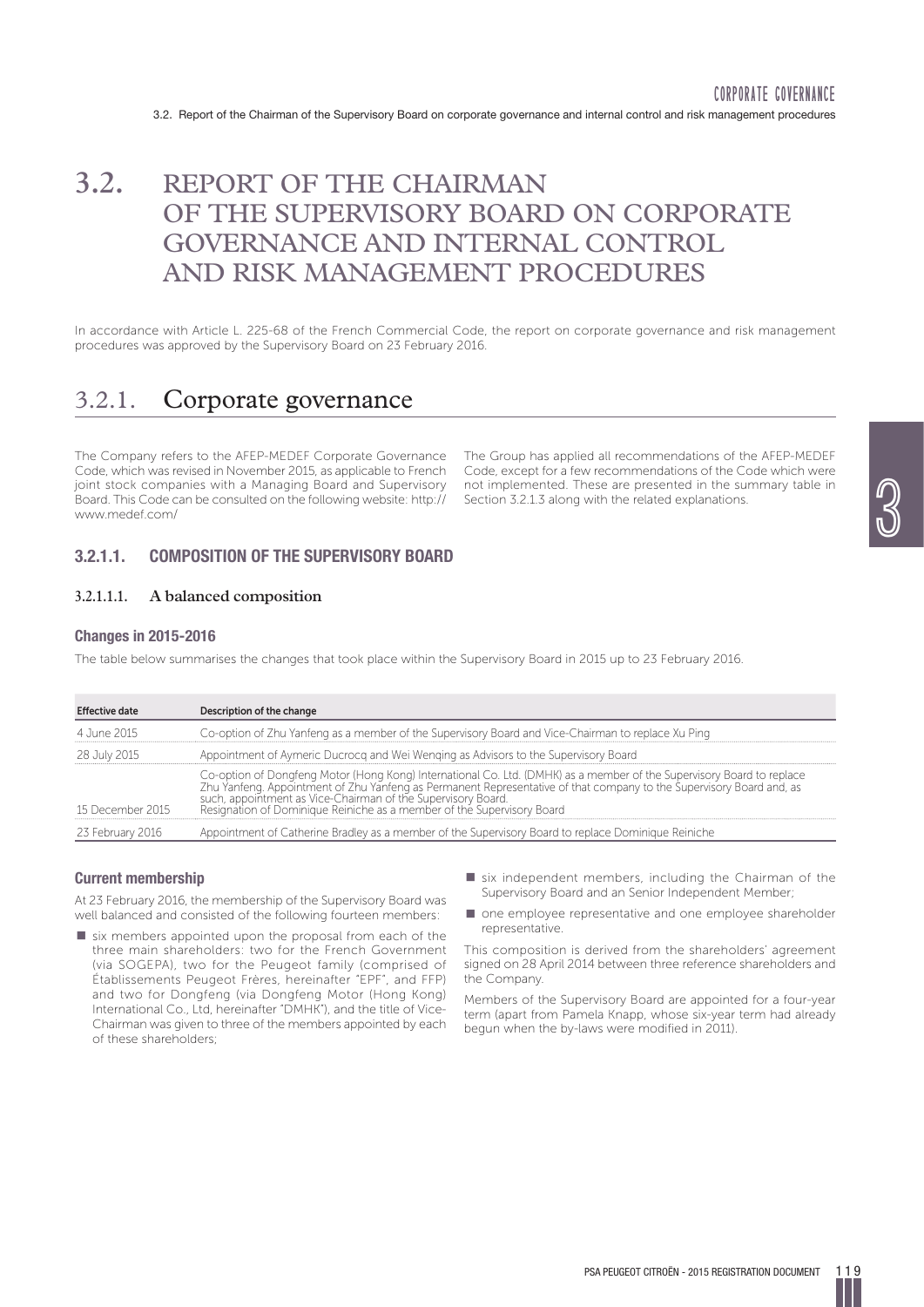# CORPORATE GOVERNANCE

3.2. Report of the Chairman of the Supervisory Board on corporate governance and internal control and risk management procedures

| <b>Members</b><br>of the Supervisory Board                                                                                    | Date of first<br>appointment | Term of<br>office expiry<br>date | Age | Independent<br>according to the<br><b>AFEP-MEDEF</b><br>Code | <b>Main function</b>                                              | Committee<br>membership              | Attendance<br>at Board<br>meetings | Attendance<br>at Committee<br>meetings |
|-------------------------------------------------------------------------------------------------------------------------------|------------------------------|----------------------------------|-----|--------------------------------------------------------------|-------------------------------------------------------------------|--------------------------------------|------------------------------------|----------------------------------------|
| Louis GALLOIS                                                                                                                 | 12/02/2013                   | 2018 AGM                         | 72  | $\sqrt{ }$                                                   | Chairman of<br>the Supervisory<br>Board of PSA                    | Strat. Comm.,<br>ACGC                | 100%                               | 100%                                   |
| Bruno BÉZARD<br>(French Government<br>representative - Art. 139<br>of the New Economic<br>Regulations Law (Loi NRE)           | 29/04/2014                   | 2018 AGM                         | 52  |                                                              | Head of the<br>French Treasury                                    | Strat. Comm.,<br>ACGC                | 67%                                | 45%                                    |
| Marie-Hélène PEUGEOT<br><b>RONCORONI</b><br>Permanent Representative<br>of EPF                                                | 02/06/1999                   | 2018 AGM                         | 55  |                                                              | Chief Operating<br>Officer of<br>Etablissements<br>Peugeot Frères | ACGC, Asia BD<br>Committee           | 100%                               | 100%                                   |
| ZHU Yanfeng<br>Permanent Representative<br>of DMHK                                                                            | 04/06/2015                   | 2018 AGM                         | 55  |                                                              | Chairman of<br>Dongfeng<br>Motor<br>Corporation                   | Strat. Comm.,<br>ACGC                | 100%                               | 100%                                   |
| Patricia BARBIZET <sup>(1)</sup>                                                                                              | 24/04/2013                   | 2017 AGM                         | 60  | $\sqrt{ }$                                                   | CEO of<br>Christie's<br>International plc                         | FAC (Chmn.),<br>Asia BD<br>Committee | 83%                                | 100%                                   |
| Catherine BRADLEY                                                                                                             | 23/02/2016                   | 2016 AGM                         | 56  | $\sqrt{ }$                                                   | Independent<br>Director (FCA)                                     | FAC                                  | N/A in<br>2015                     | N/A in 2015                            |
| Pamela KNAPP                                                                                                                  | 31/05/2011                   | 2017 AGM                         | 58  | $\sqrt{ }$                                                   | Independent<br>Director                                           | ACGC, FAC                            | 100%                               | 100%                                   |
| Jean-François KONDRATIUK<br>Employee representative<br>(appointed under Art.<br>L. 225-79-2 of the French<br>Commercial Code) | 24/04/2013                   | 2018 AGM                         | 66  |                                                              | Employee                                                          | Strat. Comm.<br>Asia BD<br>Committee | 100%                               | 87.5%                                  |
| LIU Weidong<br>(appointed on the proposal<br>of Dongfeng)                                                                     | 29/04/2014                   | 2018 AGM                         | 49  |                                                              | Deputy General<br>Manager of<br>Dongfeng<br>Motor<br>Corporation  | Asia BD<br>Committee<br>(Chmn.), FAC | 100%                               | 100%                                   |
| Robert PEUGEOT<br>Permanent representative<br>of FFP                                                                          | 06/02/2007                   | 2017 AGM                         | 65  |                                                              | Chairman and<br><b>Chief Executive</b><br>Officer of FFP          | Strat. Comm.<br>(Chmn.), FAC         | 100%                               | 100%                                   |
| Henri Philippe REICHSTUL                                                                                                      | 23/05/2007                   | 2017 AGM                         | 66  | $\sqrt{}$                                                    | Director<br>at several<br>companies                               | Strat. Comm,<br>Asia BD<br>Committee | 83%                                | 100%                                   |
| Geoffroy ROUX de BÉZIEUX<br>Senior Independent Member                                                                         | 23/05/2007                   | 2016 AGM                         | 53  | $\sqrt{ }$                                                   | Chairman<br>of Notus<br>Technologies                              | ACGC<br>(Chmn.), FAC                 | 100%                               | 80%                                    |
| Anne VALLERON<br>Employee shareholder<br>representative (appointed<br>under Art. L. 225-71 of the<br>French Commercial Code)  | 24/04/2013                   | 2017 AGM                         | 62  |                                                              | Employee                                                          | ACGC, FAC                            | 100%                               | 100%                                   |
| <b>Florence VERZELEN</b><br>Permanent representative<br>of SOGEPA<br>(appointed on the proposal<br>of the French Government)  | 29/04/2014                   | 2017 AGM                         | 38  |                                                              | COO of Engie<br>Europe and<br>CEO of Engie<br>Russia              | FAC (Chmn.),<br>Asia BD<br>Committee | 100%                               | 100%                                   |
| <b>CORPORATE GOVERNANCE INDICATORS</b>                                                                                        |                              |                                  |     | 50%(2)                                                       |                                                                   |                                      | 93%(3)                             | 93%(3)                                 |

AGM: Annual General Meeting; Strat. Comm.: Strategy Committee; ACGC: Appointments, Compensation and Governance Committee, FAC: Finance and Audit Committee;<br>Asia BD Comm.: Asia Business Development Committee; Chmn: Chairman

(1) Patricia Barbizet will resign from the Supervisory Board at the end of the Shareholders' Meeting of 27 April 2016. It has been suggested that Helle Kristoffersen be<br>appointed as her successor. Information related to He

(2) Employee representatives and employee shareholders are not taken into account to establish this percentage (AFEP-MEDEF Code, Article 9.2).

(3) Attendance rate including the attendance rates of Xu Ping (100% at Board and Committee meetings) and Dominique Reiniche (67% at Board meetings and 80% at<br>Committee meetings), former members who left the Board in 2015.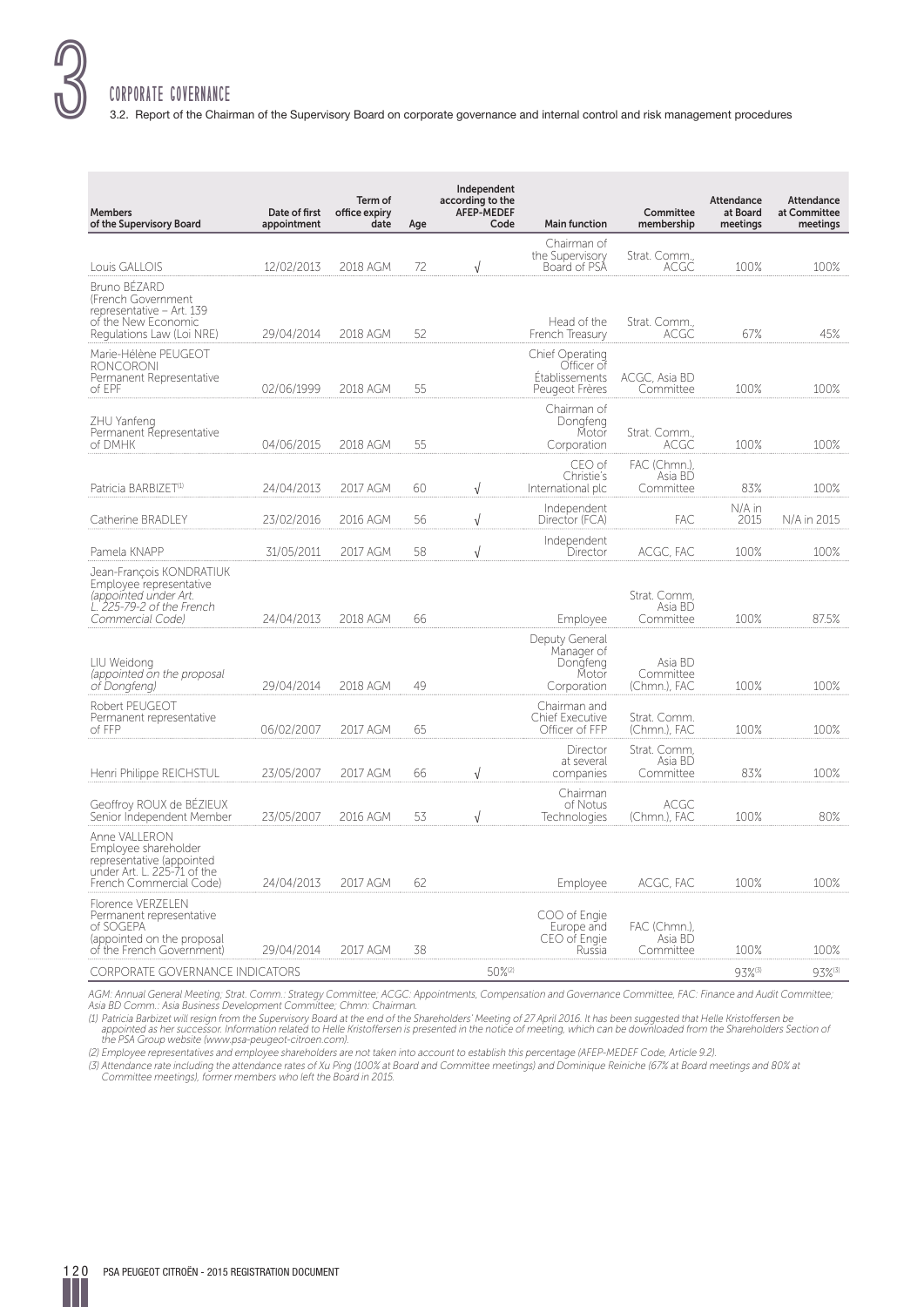## **Senior Independent Member**

The Senior Independent Member has been appointed from among the independent members and has, according to the Internal Rules of the Supervisory Board, the following powers and prerogatives:

- $\blacksquare$  calling and chairing meetings of the independent members of the Supervisory Board on operational matters of the Board and to convey its conclusions to the Chairman of the Supervisory Board;
- $\blacksquare$  notifying the Chairman of the Supervisory Board of any conflict of interest it has identified which could affect the deliberations of the Board;
- $\blacksquare$  taking note of the significant governance concerns of shareholders not represented on the Supervisory Board and ensuring that they are addressed;
- $\blacksquare$  reporting on the performance of his or her duties to the Supervisory Board and, where applicable, to the Shareholders' Meeting.

In 2015, one meeting of the independent members of the Supervisory Board was held. At that meeting, the independent members came to the following conclusions:

- $\blacksquare$  the Board's operating procedures were more flexible and effective and the information provided to the members of the Board was of good quality;
- $\blacksquare$  the voices of the independent members of the Board were respected;
- the Chairman of the Board did an excellent job of presiding over meetings;
- $\blacksquare$  the concerns of shareholders not represented on the Board, as they were reported by the Secretary of the Board and the

Financial Communications Department, were treated with respect by the Board and were to be regularly referred to the Senior Independent Member of the Board, together with a report on the ownership structure.

#### **Employee representatives and employee shareholders**

The employee representative was appointed by the Group's European Committee in accordance with Article L. 225-79-2 of the French Commercial Code and the by-laws (Article 10.I B). A representative of employee shareholders was appointed by the Shareholders' Meeting on the proposal of the Supervisory Boards of the corporate mutual funds, in accordance with the provisions of Article L. 225-71 of the French Commercial Code and the by-laws  $(Article 101<sup>C</sup>).$ 

In 2015, Anne Valleron was awarded the Company Director Certificate by the Institut Français des Administrateurs. In 2016, Jean-François Kondratiuk will also take "Employee Representive Director" training with that organisation.

#### **Advisor to the Supervisory Board**

Under the terms of the shareholders' agreement to which the Company is party, each of the three reference shareholders may apply to have a non-voting advisor attend the meetings of the Supervisory Board. The Peugeot family had exercised this option in 2014. In July 2015, the French Government and Dongfeng also used this option to increase the number of advisors on the Supervisory Board from one to three. In accordance with the Internal Rules of the Supervisory Board, the non-voting advisors are appointed by the Supervisory Board for a term of four years.

In accordance with the law, meetings of the Supervisory Board are also attended by one non-voting member of the Peugeot S.A. Works Council.

| Advisor to the Supervisory Board                                           | Date of first<br>appointment | Term of office<br>expiry date | Age | Independent according to<br>the AFEP-MEDEF Code | Attendance at<br><b>Board meetings</b> |
|----------------------------------------------------------------------------|------------------------------|-------------------------------|-----|-------------------------------------------------|----------------------------------------|
| Frédéric BAN7FT<br>(Appointed on the proposal of the Peugeot family)       | SB 29/07/2014                | 2018 AGM                      |     |                                                 |                                        |
| Aymeric DUCROCQ<br>(appointed on the proposal of the French<br>Government) | SB 28/07/2015                | 2019 AGM                      |     |                                                 |                                        |
| WEI Wenging<br>(appointed on the proposal of Dongfeng)                     | SB 28/07/2015                | 2019 AGM                      |     |                                                 |                                        |

## **3.2.1.1.2. Independence of Board members**

As stated in the Internal Regulations of the Supervisory Board, "members of the Supervisory Board represent all shareholders and must always act in the corporate interests of the Company. Each member of the Supervisory Board shall strive to ensure that their analysis, judgement, decision-making and action are independent, to benefit the Company's interest. They agree not to seek out or to accept any benefit likely to undermine this independence".

Following preparatory work by the Appointments, Remuneration and Governance Committee, the Supervisory Board reviewed the position of each of its members with regard to the independence criteria selected by the Company (Article 9.4. of the AFEP-MEDEF Code) at its meeting on 23 February 2016:

- not be an employee or Executive Director of the Company, or an employee or director of its parent company or of a company which it consolidates or has consolidated in the last five years;
- $\blacksquare$  not be an Executive Director of a company in which the Company holds directly or indirectly a director term of office

or in which an employee designated as such or an Executive Director of the Company (either currently or in the last five years) holds a director term of office;

- $\blacksquare$  not be a major client, supplier, investment banker or corporate banker of the Company or its Group, or for which the Company or its Group represents a significant part of its business;
- $\blacksquare$  have no close family ties with a corporate officer;
- **not have been a Statutory Auditor of the Company in the last** five years;
- $\blacksquare$  not have been a company director during the last 12 years.

Based on these criteria, the Supervisory Board considers six members to be independent: Patricia Barbizet, Pamela Knapp, Louis Gallois (Chairman of the Supervisory Board), Catherine Bradley, Geoffroy Roux de Bézieux (Senior Independent Member) and Henri Philippe Reichstul. This puts the proportion of independent members at 50% (Members of the Board representing employees or employee shareholders are not included when calculating this percentage in accordance with the AFEP-MEDEF Code).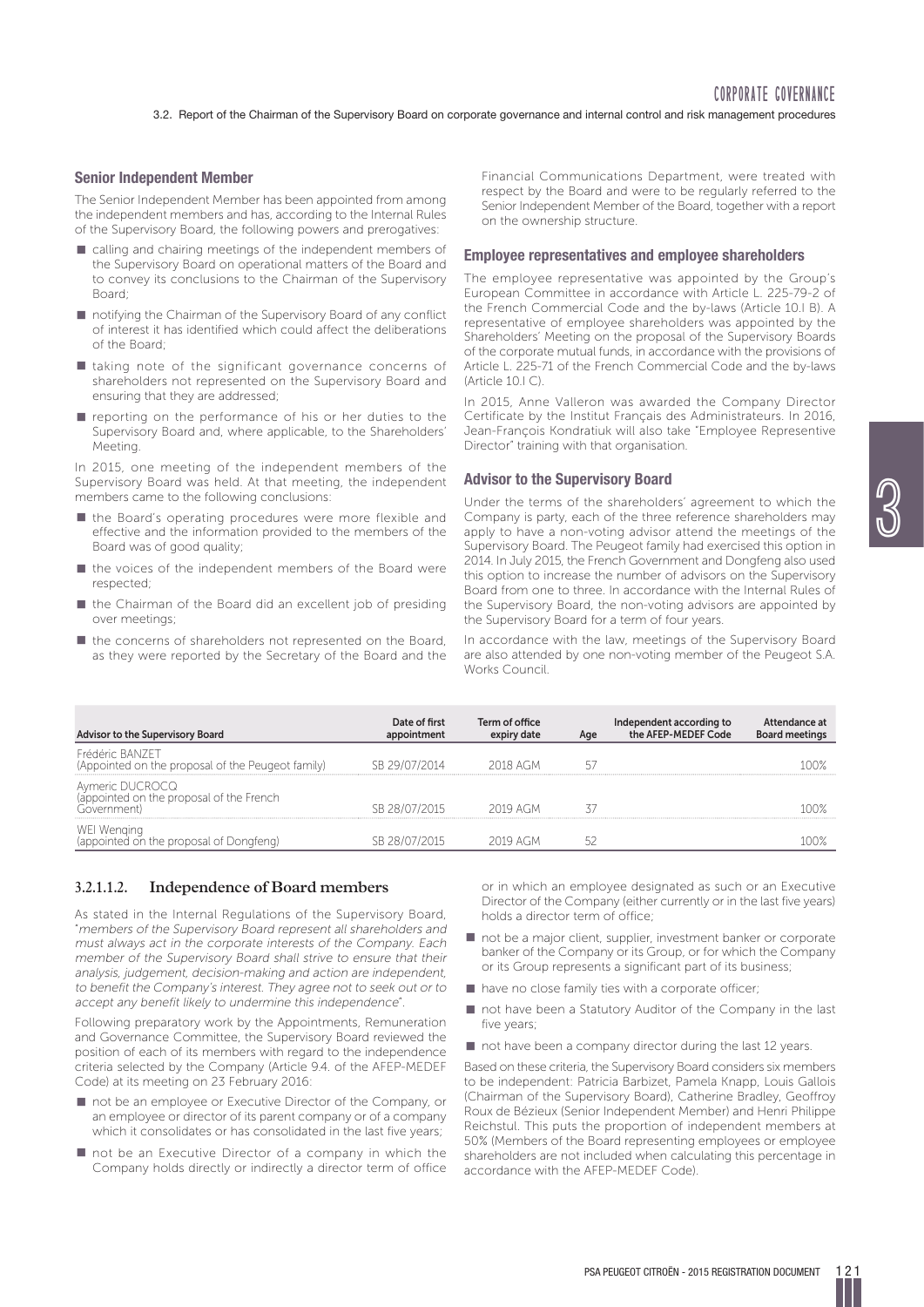

As part of its review, the Supervisory Board took into account the existence of business relations between the members of the Supervisory Board and the Group or its shareholders. It came to the conclusion that the director terms of office of Patricia Barbizet within Total and of Pamela Knapp within Saint Gobain do not compromise their independence due to the non-significant nature (as assessed using the length of their terms and the revenue of the companies concerned) of the business relations between these companies and the Group. The Board also reviewed the independence of Helle Kristoffersen, whose appointment was proposed to the Shareholders' Meeting of 27 April 2016 to replace Patricia Barbizet. After considering her offices held within the Total group and the business relations between those companies and the Group, the Board came to the conclusion that she could be considered independent as defined by the AFEP-MEDEF Code.

## **3.2.1.1.3. Diversity policy**

The Board regularly examines the desirable balance of its membership and of its committees, given the composition of and changes to the ownership structure of the Company and the diversity of representation on the Board. It currently includes six female and eight male members; women account for 46% of the members \* (unchanged from 2014) and 50% of members \*\* are independent (see details above in Section 3.2.1.1.2). The Board's objective is to maintain the presence of women and independent members on it at those levels at least. The Board also has four members of foreign nationality (Pamela Knapp, Zhu Yanfeng, Henri Philippe Reichstul and Liu Weidong), and all non-employee members have experience within an international organisation. The Board's objective is to continue the internationalisation of its members through the presence of foreign members or members with extensive international experience.



\* The employee representative is not taken into account to establish this percentage (AFEP-MEDEF Code, Article 6.4).

\*\* Employee representatives and employee shareholders are not taken into account to establish this percentage (AFEP-MEDEF Code, Article 9.2).

This balanced membership ensures the quality of the debates and decisions taken by the Supervisory Board.

Please refer to Section 3.1 of the Registration Document for further developments about the Supervisory Board's composition (presentation of the members, membership developments in 2015, performed terms, statements on conflicts of interest, family ties, etc.).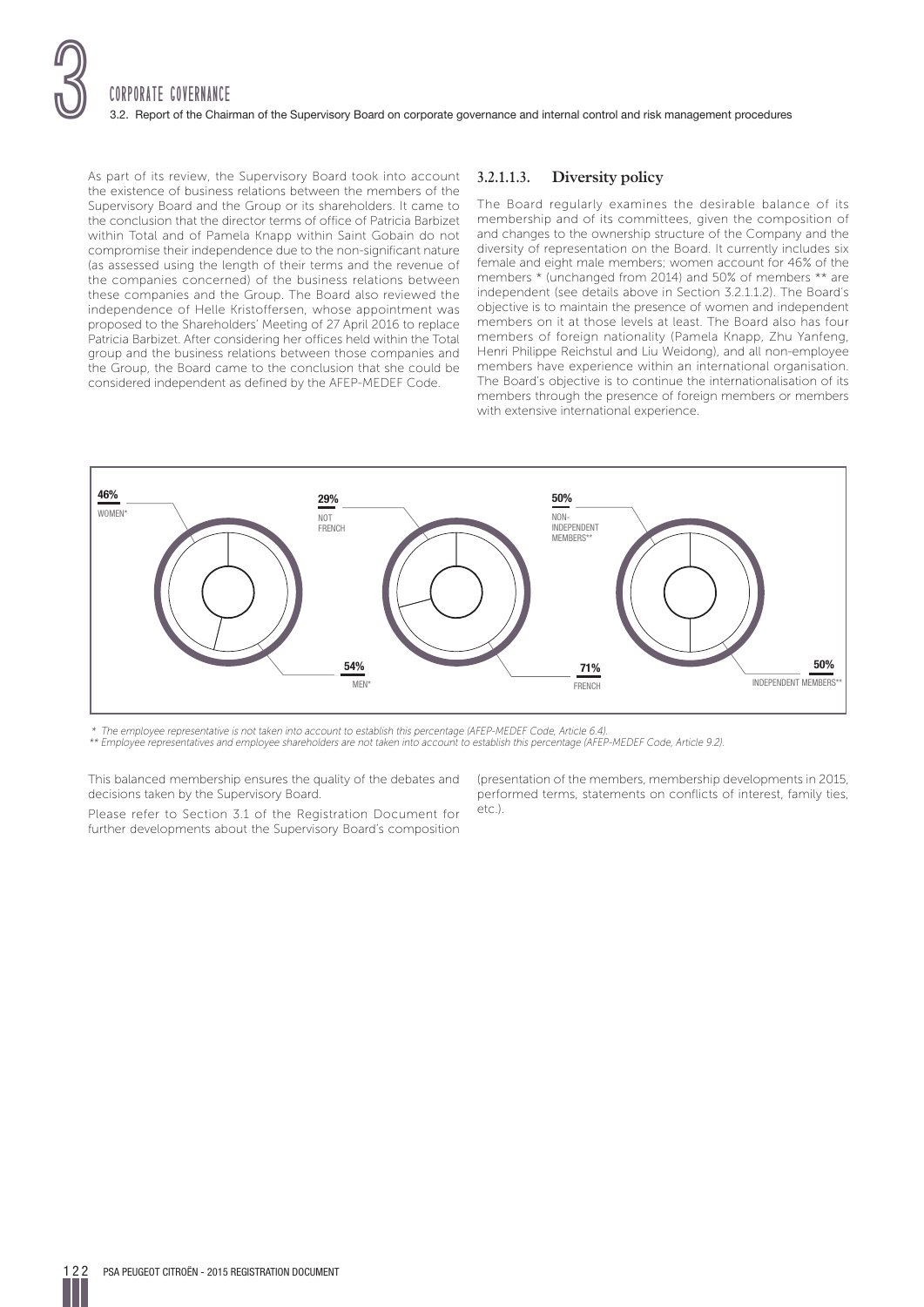## **3.2.1.2. PREPARATION AND ORGANISATION OF THE WORK OF THE SUPERVISORY BOARD**

## **3.2.1.2.1. Role and operating procedures of the Supervisory Board**

## **Internal Rules (excerpts)**

## Role

The internal rules of the Supervisory Board are available in full on the Group's website.

In accordance with the law, the Supervisory Board acts as the oversight body of the Company, which is administered and managed by the Managing Board.

Therefore, the role of the Supervisory Board is:

- $\blacksquare$  to permanently monitor the management of the Company by the Managing Board, making the checks it deems necessary;
- p to perform periodic checks on the Company's management: once a quarter for the Management Report which the Managing Board submits to it and within three months of the end of each financial year when the Managing Board submits the parent company financial statements, consolidated financial statements and the Management Report intended for the Shareholder Meeting for opinion and observation. Therefore, it also examines the half-year financial report, the quarterly financial information and the financial press releases to be published by the Company.

It is regularly kept up to date by the Managing Board on the Company's financial position, cash flow situation and commitments;

- p to grant, in line with its powers pursuant to Article 9 of the by-laws, in addition to the preliminary legal obligations, its authorisation prior to the completion by the Managing Board of the following actions:
- **a)** propose any amendment to the Company's by-laws (or any other decision whose purpose or effect would be to amend the by-laws),
- **b**) conduct share issues (whether paid up in cash or by capitalising retained earnings) and capital reductions authorised by the Shareholders' Meeting,
- **c)** issue any and all ordinary or convertible bonds authorised by the Shareholders' Meeting,
- **d)** draft any merger agreements or agreements for partial business transfer,
- **e)** sign or terminate any manufacturing or sales agreements representing a future commitment for the Company with companies whose corporate purpose is similar or related to that of the Company and generally the execution of any major transaction which substantially alters the scope of the business or the financial structure of the Company or the Group it controls or which are not part of the strategy announced by the Group,
- **f)** purchase, sell, exchange or contribute any business property and/or goodwill in excess of the amounts determined by the Supervisory Board (currently €50 million),
- **g)** purchase, take or dispose of any stake in other existing or future companies which represent directly or indirectly a capital expenditure, an expense (in corporate value) or a credit or liability guarantee, immediate or deferred, in excess of the amounts determined by the Supervisory Board (currently €50 million),
- **h)** sign loan agreements, other than for bond issues, for a period or an amount in excess of the limits set by the Supervisory Board (currently €100 million),
- **i)** grant or renew guarantees or sureties on behalf of the Company (excluding commitments to the tax and customs authorities), irrespective of the duration of the guaranteed commitments, for an amount per commitment in excess of the amount set by the Supervisory Board (currently €25 million), or for a total yearly amount in excess of the amount set by the Supervisory Board (currently €125 million),
- **j)** issue any performance-based stock option or performance share plans,
- **k)** buy back shares under a programme authorised by the Shareholders' Meeting, and
- **l)** enter into any transaction agreement or any commitment, as part of a legal dispute or arbitration procedure in excess of the amounts set by the Supervisory Board (currently €50 million).

All of these authorisations affect the transactions performed by the Company and, depending on the nature of the transaction, may also affect the transactions performed by the Group's subsidiaries, with the exception of Faurecia.

The Supervisory Board ensures that the strategy proposed and applied by the Managing Board fits with its long-term vision. Each year, it examines and approves the medium-term strategic plan, the capital expenditure plan and the budget. It is alerted by the Managing Board as soon as possible in the case of an external event or internal developments which significantly jeopardise the Company's outlook or the projections submitted to the Supervisory Board.

It is notified every year of the main priorities of the Group's human resources policy.

#### Operating procedures

The Supervisory Board's Internal Rules set out the following, notably:

- p the minimum number of Board meetings that must be held per year (currently five), as well as the procedures to be applied when holding the meetings and preparing the agenda;
- $\blacksquare$  the procedures for supplying information to members (a monthly presentation on the Group's business and results);
- $\blacksquare$  the roles and responsibilities of Supervisory Board Committees;
- $\blacksquare$  the obligations of Supervisory Board members;
- $\blacksquare$  minimum shareholding (1,000 shares), except for French government representatives, the employee representative and the employee shareholder representative, in accordance with the special legislative provisions applicable to them;
- **In** rules for managing conflicts of interest: "any member of the Supervisory Board who finds him or herself, even potentially, either directly or via an intermediary, in a conflict of interest situation with regard to the corporate interest, must notify the Chairman of the Supervisory Board, or any person appointed by the Chairman. They shall refrain from taking part in decision-making on related issues, and as such may be asked not to take part in the vote".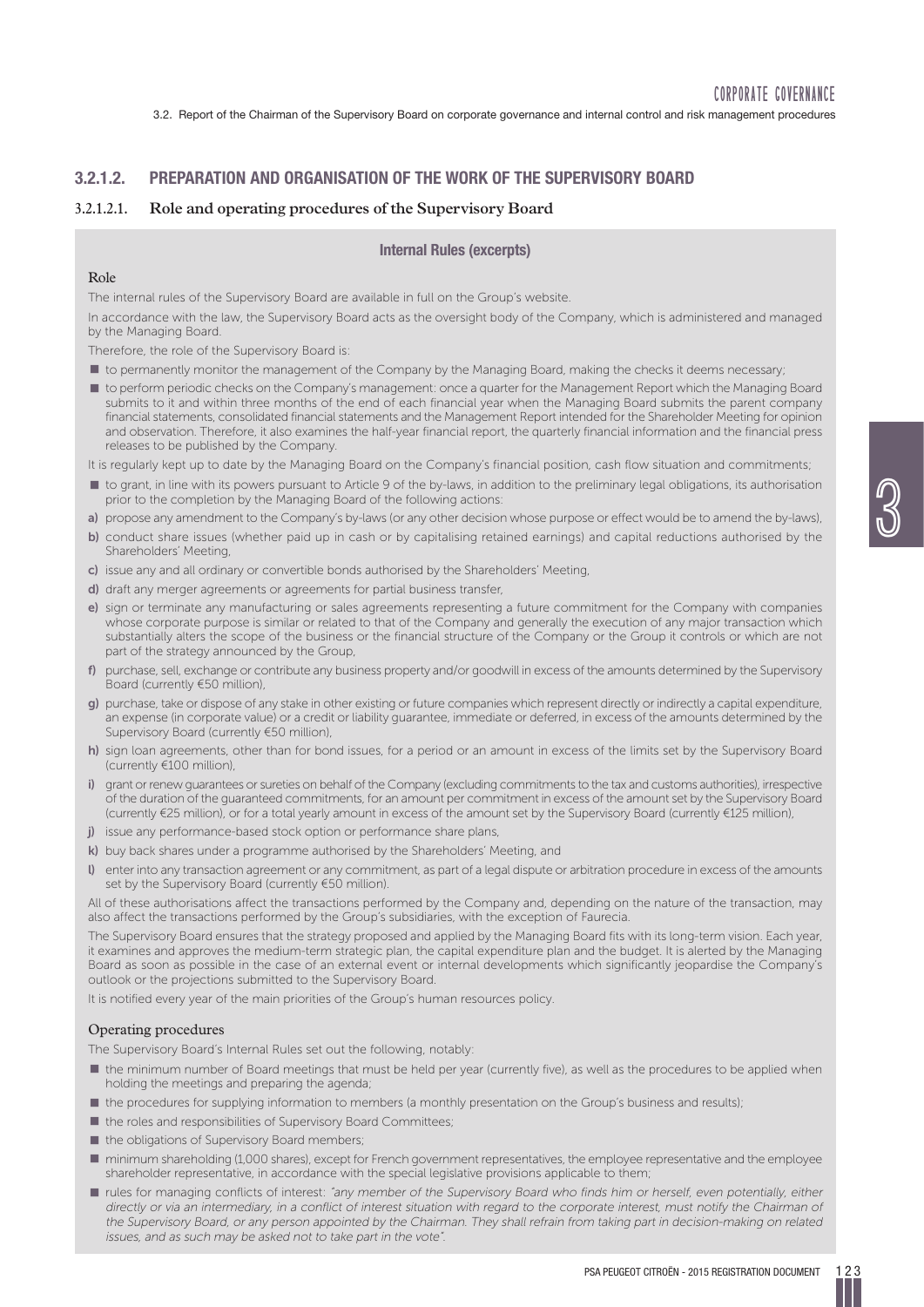## **Assessment of the Board's performance**

The Supervisory Board's Internal Rules set out the following: the Board regularly reviews its membership, organisation, functioning and the procedures used to exercise its control. The Board also works with the Managing Board to review the operating procedures between the two bodies.

This review has three aims:

- $\blacksquare$  review the Board's operating procedures;
- **n** check that important matters are properly prepared and discussed;
- **P** measure the actual contribution of each member to the Board's work through their skills and involvement in the deliberations.

Therefore, the Supervisory Board dedicates an item on its agenda once a year to a debate on its operating procedures and reports back on these evaluations in the minutes of the relevant meeting.

At least once every three years, a formal evaluation takes place. It is performed by the Appointments, Remuneration and Governance Committee, with the assistance of an external consultant if required. The shareholders are notified every year in the Annual Report of the evaluations and any follow-up measures. A meeting of the members of the Supervisory Board is held once a year to assess the performance of the Managing Board and reflect on its future.

The annual assessment of the performance of the Supervisory Board and its Committees was carried out in October 2015 by an external firm (Spencer Stuart). The members of the Managing Board and the Secretary of the Board were also interviewed to hear their opinions on the operating procedures of corporate governance. They described a marked improvement in the practices of the Supervisory Board since the implementation of the new governance structure in 2014, with alignment between the members of the Board and the uncontested leadership of the Chairman.

Following this evaluation, the Supervisory Board decided to retain the following main changes: strategy will be dealt with in a more in-depth manner, with more time left for discussion, committee minutes will be available to all members of the Board, not only to committee members, the Finance and Audit Committee oral report will be expanded and greater focus will be placed on risk; the Appointments, Remuneration and Governance Committee will, in accordance with a process to preserve confidentiality, put more emphasis on the succession plan and the Asia Business Development Committee will be more interactive. Finally, the Chairman will hold discussions with each of the members of the Supervisory Board once a year on their contribution to the work of the Board.

## **Stock Market Code of Ethics**

The Stock Market Code of Ethics aims to define the preventive measures authorising members of the Supervisory Board, Managing Board and/or Advisors to the Supervisory Board to intervene on Peugeot S.A. and Faurecia securities, in line with market integrity rules (reminder of confidentiality obligations and the obligation to refrain from such activity in the event of access to insider information and the applicable penalties, reporting obligations, blackout periods, inclusion on the insiders' trading list, etc.). It is available in full on the Group's website. All corporate directors have signed on to the charter. They are periodically reminded of these obligations by the Company. An identical Stock Market Code of Ethics applies to members of the Executive Committee.

## **3.2.1.2.2. Supervisory Board meetings in 2015**

The Supervisory Board met six times in 2015, compared with ten times in 2014. The attendance rate of its members at the meetings was 93%.

The year 2015 saw the continued implementation of the Back in the Race plan to speed up the Group's recovery.

The Supervisory Board also approved the following items:

Business and finance :

- $\blacksquare$  presentation of the consolidated financial statements and the parent company financial statements of Peugeot S.A. for 2014 by the Chief Financial Officer (hearing of the Statutory Auditors) and review of the financial communication relating to the consolidated and parent company financial statements;
- the preparation of the Shareholders' Meeting of 29 April 2015 and the approval of the reports presented to the Shareholders' Meeting;
- $\blacksquare$  the major strategic guidelines as proposed by the Managing Board (which received a favourable opinion from the Works Council, which was made known to the Board);
- **The Group's Corporate Social Responsibility programme** (which is now presented every year in April to the Board), with a particular focus on gender equality between men and women;
- $\blacksquare$  publication of the quarterly revenues;
- $\blacksquare$  the acquisition of Mister Auto;
- $\blacksquare$  the Morocco investment project;
- $\blacksquare$  the results and financial statements from the first half of 2015, the half-year financial report and related disclosure (hearing of the Statutory Auditors);
- $\blacksquare$  changes in the petrol/diesel mix and its impact for the Group in light of, inter alia, a possible tightening of the regulatory environment;
- $\blacksquare$  the 2016 budget and the medium-term plan.

The Supervisory Board also approved the renewal of the annual authorisation to give sureties, endorsements and guarantees and the regulated agreements in effect during 2015.

Governance and compensation:

- **p** approval of a performance share plan;
- $\blacksquare$  the introduction in 2016 of a controlling variable portion of the attendance fees for attendance at Board meetings;
- $\blacksquare$  the co-option of two members (change in Dongfeng representatives: Zhu Yanfeng and Dongfeng Motor (Hong Kong) International Co., Ltd);
- $\blacksquare$  the elimination of the defined-benefit pension plan and the implementation of a new pension plan.

A strategic seminar was also held in September 2015, and the Board held a meeting in China in October 2015, during which Board members were able to visit Group concessions and the Wuhan 3 plant.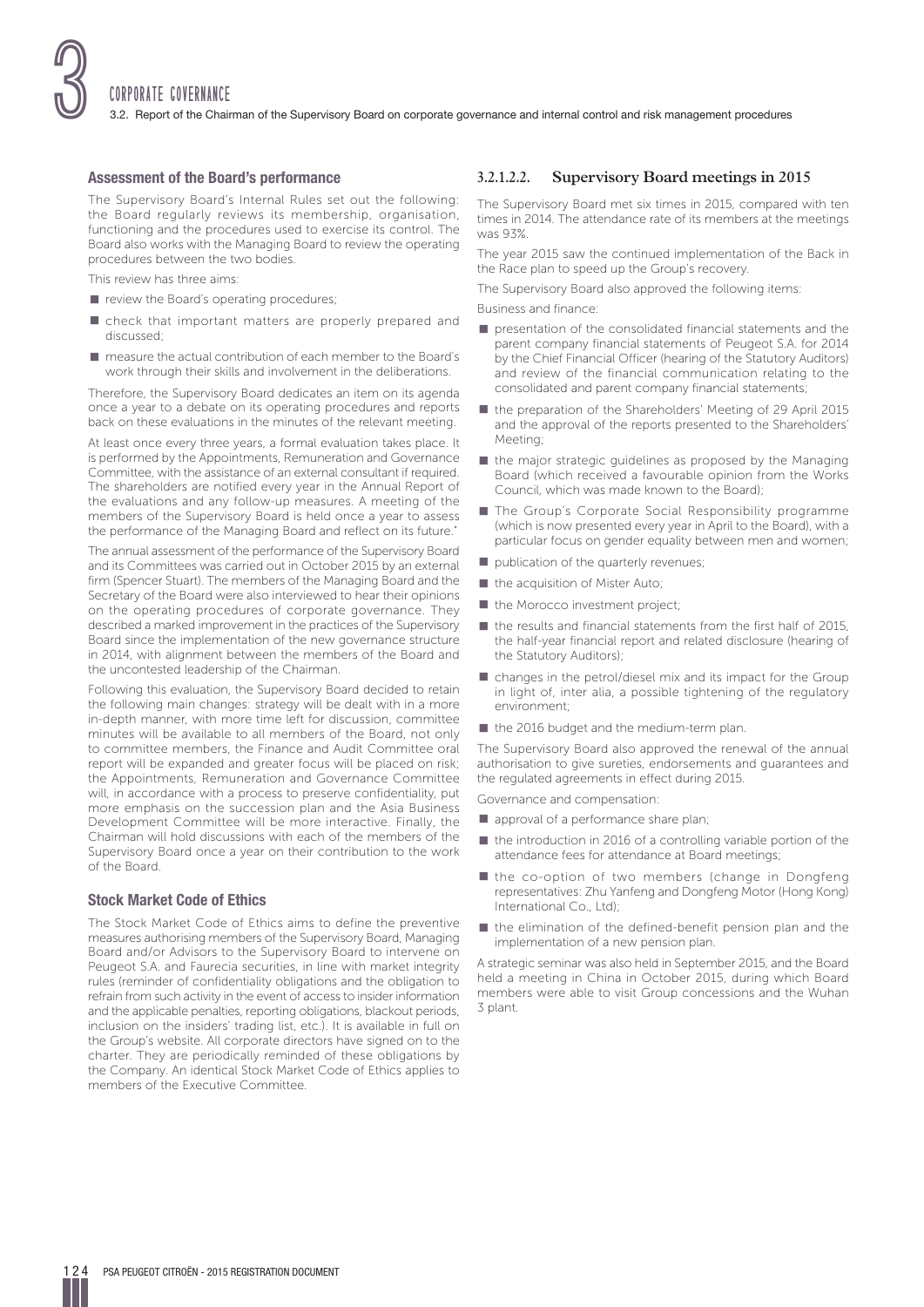<u>ල</u><br>ග්

## **3.2.1.2.3. Supervisory Board committees**

The Supervisory Board draws on the preparatory work performed by its four Committees:

- **n** the Strategy Committee;
- p the Appointments, Remuneration and Governance Committee;
- the Finance and Audit Committee;

 $\blacksquare$  the Asia Business Development Committee.

The role of these four Committees is to prepare matters for discussion at Supervisory Board meetings. They issue proposals, recommendations and opinions on the areas falling within their terms of reference and submit them to the Supervisory Board at its meetings. Members attend Committee meetings in their own names and may not be represented by another party. The committees may call upon external experts when adhering to their objectivity and independence requirements.

#### **The Strategy Committee**

| Membership                                                                                                                                                                                                          | Independent | Main roles                                                                                                                                                                                                                                                                                                                                                                                                                                                                                                                                                                                                              | <b>Main activities in 2015</b>                           |  |  |  |
|---------------------------------------------------------------------------------------------------------------------------------------------------------------------------------------------------------------------|-------------|-------------------------------------------------------------------------------------------------------------------------------------------------------------------------------------------------------------------------------------------------------------------------------------------------------------------------------------------------------------------------------------------------------------------------------------------------------------------------------------------------------------------------------------------------------------------------------------------------------------------------|----------------------------------------------------------|--|--|--|
| Robert PEUGEOT (Chairman)                                                                                                                                                                                           |             | > Look at the long-term future and potential avenues for growth<br>and suggest to the Supervisory Board the Group's general                                                                                                                                                                                                                                                                                                                                                                                                                                                                                             | Four meetings in 2015<br>with an attendance rate of 89%. |  |  |  |
| Bruno BÉZARD                                                                                                                                                                                                        |             | orientations;                                                                                                                                                                                                                                                                                                                                                                                                                                                                                                                                                                                                           | > Powertrain strategy and parts                          |  |  |  |
| Louis GALLOIS                                                                                                                                                                                                       |             | - Make recommendations on the long-term strategic plans,<br>and services strategy<br>the medium-term plan and the investment plan presented by<br>> New Group strategic plan<br>the Managing Board;<br>- Ensure that the strategy proposed and applied by the<br>Managing Board fits with the long-term vision which the<br>Supervisory Board has defined.<br>> At the request of the Chairman of the Supervisory Board,<br>examine any major project from an early stage.<br>> Examine any strategic (or non-strategic) project to be<br>authorised by the Supervisory Board (point e above of the<br>Internal Rules). | > Morocco investment project;                            |  |  |  |
| Jean-Francois KONDRATIUK                                                                                                                                                                                            |             |                                                                                                                                                                                                                                                                                                                                                                                                                                                                                                                                                                                                                         | > 2016-2020 medium-term plan                             |  |  |  |
| Henri Philippe REICHSTUL                                                                                                                                                                                            |             |                                                                                                                                                                                                                                                                                                                                                                                                                                                                                                                                                                                                                         |                                                          |  |  |  |
| ZHU Yanfeng                                                                                                                                                                                                         |             |                                                                                                                                                                                                                                                                                                                                                                                                                                                                                                                                                                                                                         |                                                          |  |  |  |
| 2 Independent Members<br>out of $6 \rightarrow 40\%$<br>independent membership<br>(member representing<br>employees not included<br>when calculating this<br>percentage in accordance<br>with the AFEP-MEDEF Code). |             |                                                                                                                                                                                                                                                                                                                                                                                                                                                                                                                                                                                                                         |                                                          |  |  |  |

## **The Appointments, Remuneration and Governance Committee**

| Membership                                                                                                                                                                                                                      | Independent | Main roles                                                                                                                                                                                                                                                                                                                                                                                                                                                                                                                                                                                                                                                                                                                                | <b>Main activities in 2015</b>                                                                                                                                       |             |  |                                              |                         |
|---------------------------------------------------------------------------------------------------------------------------------------------------------------------------------------------------------------------------------|-------------|-------------------------------------------------------------------------------------------------------------------------------------------------------------------------------------------------------------------------------------------------------------------------------------------------------------------------------------------------------------------------------------------------------------------------------------------------------------------------------------------------------------------------------------------------------------------------------------------------------------------------------------------------------------------------------------------------------------------------------------------|----------------------------------------------------------------------------------------------------------------------------------------------------------------------|-------------|--|----------------------------------------------|-------------------------|
| Geoffroy ROUX De BÉZIEUX<br>(Chairman)                                                                                                                                                                                          |             | > Appointments:<br>- Determining the criteria for selecting members of the                                                                                                                                                                                                                                                                                                                                                                                                                                                                                                                                                                                                                                                                | Five meetings in 2015 with an<br>attendance rate of 91%.                                                                                                             |             |  |                                              |                         |
| Bruno BÉZARD                                                                                                                                                                                                                    |             | Supervisory Board and the Managing Board, making<br>proposals on the Senior Independent Member and                                                                                                                                                                                                                                                                                                                                                                                                                                                                                                                                                                                                                                        | > Report of the Chairman on<br>corporate governance and                                                                                                              |             |  |                                              |                         |
| Louis GALLOIS                                                                                                                                                                                                                   |             | conducting the selection process;<br>- Formulating and following a succession plan for members                                                                                                                                                                                                                                                                                                                                                                                                                                                                                                                                                                                                                                            | internal control procedures<br>▶ Co-opting of Zhu Yanfeng and                                                                                                        |             |  |                                              |                         |
| Pamela KNAPP                                                                                                                                                                                                                    |             | of the Managing Board so that it can suggest to the Board<br>succession solutions in the event of unforeseen departures.                                                                                                                                                                                                                                                                                                                                                                                                                                                                                                                                                                                                                  | <b>DMHK</b><br>▶ 2014 variable portion and 2015                                                                                                                      |             |  |                                              |                         |
| Marie-Hélène PEUGEOT RONCORONI<br>Anne VALLERON                                                                                                                                                                                 |             | The Committee is also notified of the succession plan and<br>appointments to the Executive Committee (for members<br>who do not sit on the Managing Board) and for key director<br>positions within the Group. On this occasion, the Committee                                                                                                                                                                                                                                                                                                                                                                                                                                                                                            | fixed portion of the members of<br>the Managing Board<br>> External evaluation of the Board<br>> Performance share plan                                              |             |  |                                              |                         |
|                                                                                                                                                                                                                                 |             |                                                                                                                                                                                                                                                                                                                                                                                                                                                                                                                                                                                                                                                                                                                                           |                                                                                                                                                                      | ZHU Yanfeng |  | appoints the Chairman of the Managing Board. | Say on pay" resolutions |
| 3 Independent<br>Members out $7 \rightarrow 50\%$<br>independent membership<br>(member representing<br>employee shareholders<br>not included when<br>calculating this percentage<br>in accordance with the<br>AFEP-MEDEF Code). |             | > Governance:<br>- Monitoring changes in French regulations on the governance<br>of listed companies and recommendations by markets and<br>issuer representatives to submit opinions;<br>- Ensuring regular evaluations by the Supervisory Board and<br>suggesting improvements;<br>- Examining and giving its opinion to the Supervisory Board<br>on any proposal to amend the Company's by-laws which<br>require the advance permission of the Board.<br>> Compensation:<br>- Suggesting compensation of corporate officers in all their<br>components, as well as any benefits in kind and retirement<br>plans which may be allocated to them;<br>- Examining the general compensation policy for the<br>members of the Managing Board | submitted to AGM<br>> Controlling variable part of<br>attendance fees<br>> Executive manager pension<br>scheme<br>> Chairman and Management<br>Board succession plan |             |  |                                              |                         |

In accordance with the AFEP-MEDEF Code, the evaluation of the performance of the Chairman of the Managing Board and other members of the Managing Board, as well as reflections on the future of management, are conducted at meetings of the Appointments, Compensation and Governance Committee and Supervisory Board at which Managing Board members are not present.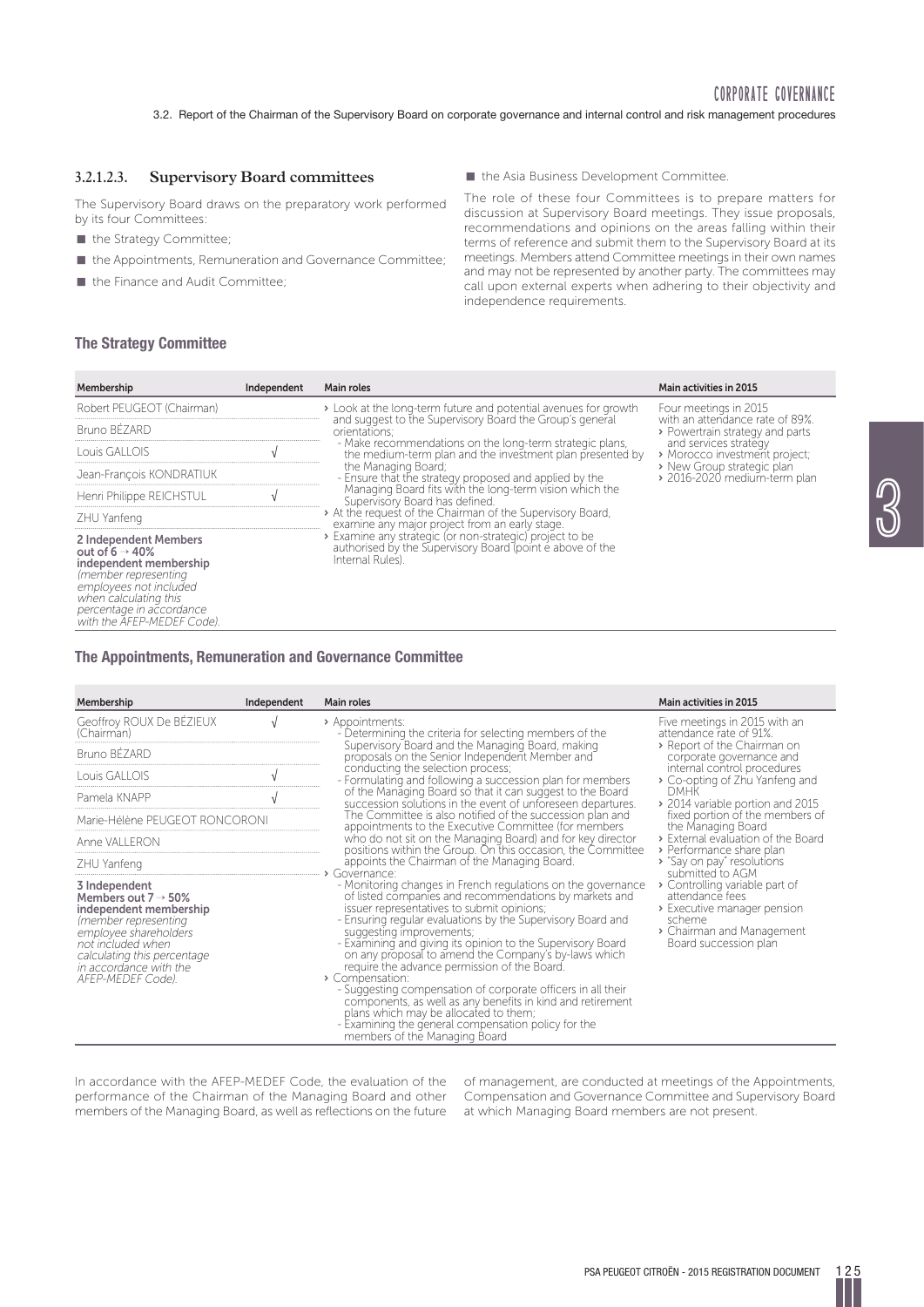

## **The Finance and Audit Committee**

| Membership                                                                                                                                                                                                                      | Independent | Main roles                                                                                                                                                                                                                                                                                                                                                                                                                                                 | Principal tasks in 2015                                                                                                                                                                                                                                                                                                                    |
|---------------------------------------------------------------------------------------------------------------------------------------------------------------------------------------------------------------------------------|-------------|------------------------------------------------------------------------------------------------------------------------------------------------------------------------------------------------------------------------------------------------------------------------------------------------------------------------------------------------------------------------------------------------------------------------------------------------------------|--------------------------------------------------------------------------------------------------------------------------------------------------------------------------------------------------------------------------------------------------------------------------------------------------------------------------------------------|
| Patricia BARBIZET (Chairman)                                                                                                                                                                                                    |             | > Oversees:                                                                                                                                                                                                                                                                                                                                                                                                                                                | Five meetings in 2015 with an attendance rate of 92.5%.                                                                                                                                                                                                                                                                                    |
| Pamela KNAPP                                                                                                                                                                                                                    |             | - the process of preparing the financial<br>information and the efficiency of                                                                                                                                                                                                                                                                                                                                                                              | The 2014 consolidated and company and half-yearly<br>financial statements (presentation by the Chief Financial                                                                                                                                                                                                                             |
| LIU Weidong                                                                                                                                                                                                                     |             | internal control and risk management<br>systems;                                                                                                                                                                                                                                                                                                                                                                                                           | Officer, conclusions by the Statutory Auditors on their<br>mission and discussion of the selected accounting                                                                                                                                                                                                                               |
| Robert PEUGEOT                                                                                                                                                                                                                  |             | - statutory auditing of the Company's<br>annual financial statements and                                                                                                                                                                                                                                                                                                                                                                                   | options with them).                                                                                                                                                                                                                                                                                                                        |
| Catherine BRADLEY                                                                                                                                                                                                               |             | the Group's consolidated financial                                                                                                                                                                                                                                                                                                                                                                                                                         | > Regular monitoring of changes in the Group's financial<br>position and the financial ratings of Group companies                                                                                                                                                                                                                          |
| Geoffroy ROUX De BÉZIEUX                                                                                                                                                                                                        |             | statements by the Statutory Auditors;<br>- the independence of the Statutory                                                                                                                                                                                                                                                                                                                                                                               | > Regular review of the medium-term plan, use of the<br>yearly budget and analysis of any differences.                                                                                                                                                                                                                                     |
| Anne VALLERON                                                                                                                                                                                                                   |             | Auditors.<br>In particular, overseeing the selection                                                                                                                                                                                                                                                                                                                                                                                                       | The Group's various financial communication materials,<br>draft resolutions to the Shareholders' Meeting under                                                                                                                                                                                                                             |
| <b>Florence VERZELEN</b>                                                                                                                                                                                                        |             | procedure for renewing the Statutory<br>Auditors.                                                                                                                                                                                                                                                                                                                                                                                                          | its area of expertise, the fees paid to external service<br>providers and the Statutory Auditors and the exchange                                                                                                                                                                                                                          |
| 4 Independent<br>Members out $8 \rightarrow 57\%$<br>independent membership<br>(member representing<br>employee shareholders<br>not included when<br>calculating this percentage<br>in accordance with the<br>AFEP-MEDEF Code). |             | > Examining and giving its opinion to the<br>Supervisory Board on off-balance-sheet<br>commitments, any projects requiring<br>advance authorisation from the Board to<br>which it refers as outlined in the internal<br>rules of the Supervisory Board and the<br>proposals on the appropriation of profit<br>and setting of the dividend submitted by<br>the Managing Board.<br>> Periodically examining the Group's<br>financial position and financing. | rate risk management policy.<br>> Internal Audit operations, 2015 Audit Plan and Top Group<br>Risk mapping (as defined in Section 2.4.1 below) and<br>2016 Audit Plan.<br>▶ Buyback of bond debt (€500 million)<br>▶ Renegotiation of €3-billion syndicated credit facility<br>> Monitoring of Banque PSA Finance-Santander<br>partnership |

In accordance with the French Commercial Code and the AFEP-MEDEF Code, members of the Finance and Audit Committee must have finance and accounting expertise. Therefore, the Supervisory Board considers that all members of the Committee have such expertise as proven by their experience, past careers and training as presented in Section 3.1 of the Registration Document. Patricia Barbizet is the Chairman of the Committee, and she has the required qualities, particularly as regards her role as Chief Executive Officer of the Artémis Group, CEO of Christie's International Plc, director of a CAC 40 company and corporate officer of major French and foreign companies.

Apart from some exeptional cases, the period given to the Committee to examine the financial statements must be no less than four calendar days before the financial statements are presented to the Supervisory Board. The yearly and half yearly consolidated financial statements and the Company financial statements are presented by the Chief Financial Officer to the Finance and Audit Committee, then the Supervisory Board along with a presentation by the Statutory Auditors on any significant weaknesses in internal control and the accounting options selected. When it takes note of

#### major risks likely to have an impact on the financial and accounting information, it ensures a degree of maturity and management for these systems and examines the way they are implemented and the way any corrective measures are applied in the event of significant weaknesses or anomalies. To that end, it is kept informed of the main observations of the Statutory Auditors and the Audit and Risk Management Division. In formalising its opinion on the quality of the internal control systems, the Committee reviews the Internal Audit plan for the coming year and is informed of the findings of the audits performed by the Audit and Risk Management Department in accordance with the plan. The Finance and Audit Committee has access to all the information it requires. It also holds meetings with the Head of the Audit and Risk Management Department, the Head of Accounting, the Head of Cash Flow and the Statutory Auditors, with or without members of the Managing Board. In this latter case, it notifies the Chairman of the Managing Board and/or the Member of the Managing Board responsible for finances. To do this, the Committee relies on the internal rules of the Committee, which outline the committee's objectives, and the report by the AMF Audit Committee working group of 22 July 2010.

the internal control and risk mapping system, particularly as regards

## **THE ASIA BUSINESS DEVELOPMENT COMMITTEE**

| Membership                                                                                                                                                                                                          | Independent | Main roles                                                                                                                                                                                                                                                                                                                                                                                                                                             | Principal tasks in 2015                                                                                                           |                                                         |
|---------------------------------------------------------------------------------------------------------------------------------------------------------------------------------------------------------------------|-------------|--------------------------------------------------------------------------------------------------------------------------------------------------------------------------------------------------------------------------------------------------------------------------------------------------------------------------------------------------------------------------------------------------------------------------------------------------------|-----------------------------------------------------------------------------------------------------------------------------------|---------------------------------------------------------|
| LIU Weidong (Chairman)                                                                                                                                                                                              |             | Considering carefully the Group's long-term future in Asia, look at                                                                                                                                                                                                                                                                                                                                                                                    | Two meetings in 2015<br>potential growth strategies in the Asian market and suggest to the<br>with an attendance rate of<br>100%. |                                                         |
| Patricia BARBIZET                                                                                                                                                                                                   |             | Supervisory Board the Group's main growth strategies in Asia and                                                                                                                                                                                                                                                                                                                                                                                       |                                                                                                                                   |                                                         |
| Jean-François KONDRATIUK                                                                                                                                                                                            |             | consequently making its recommendations on the Group's long-<br>term strategic plan in Asia and on the medium term plan submitted                                                                                                                                                                                                                                                                                                                      | > China/ASEAN automotive<br>market. PSA results in the                                                                            |                                                         |
| Marie-Hélène PEUGEOT<br><b>RONCORONI</b>                                                                                                                                                                            |             | by the Managing Board for the Asia region.<br>region<br>Ensuring that the strategy proposed and applied by the Managing<br>Board fits with the long-term vision for the Asian market as defined<br>by the Supervisory Board.<br>strategic partnership.<br>> Monitoring the implementation of the strategic and industrial<br>> Cost-reduction plans<br>partnership agreement between the PSA Group and the Dongfeng<br>> Growth in the ASEAN<br>Group. |                                                                                                                                   | > Strategic objectives of the<br>Group and PSA/Dongfeng |
| Henri Philippe REICHSTUL                                                                                                                                                                                            |             |                                                                                                                                                                                                                                                                                                                                                                                                                                                        |                                                                                                                                   |                                                         |
| <b>Florence VERZELEN</b>                                                                                                                                                                                            |             |                                                                                                                                                                                                                                                                                                                                                                                                                                                        | region                                                                                                                            |                                                         |
| 2 Independent Members<br>out of $6 \rightarrow 40\%$<br>independent membership<br>(member representing<br>employees not included<br>when calculating this<br>percentage in accordance<br>with the AFEP-MEDEF Code). |             | The Chairman of the Supervisory Board refers all major projects<br>concerning the Asian market to the Committee from the outset.<br>It stays informed of the projects' content, especially their business<br>approach and their development.<br>The Committee meets when a project concerning the Asian market<br>requires the advance authorisation of the Supervisory Board.                                                                         |                                                                                                                                   |                                                         |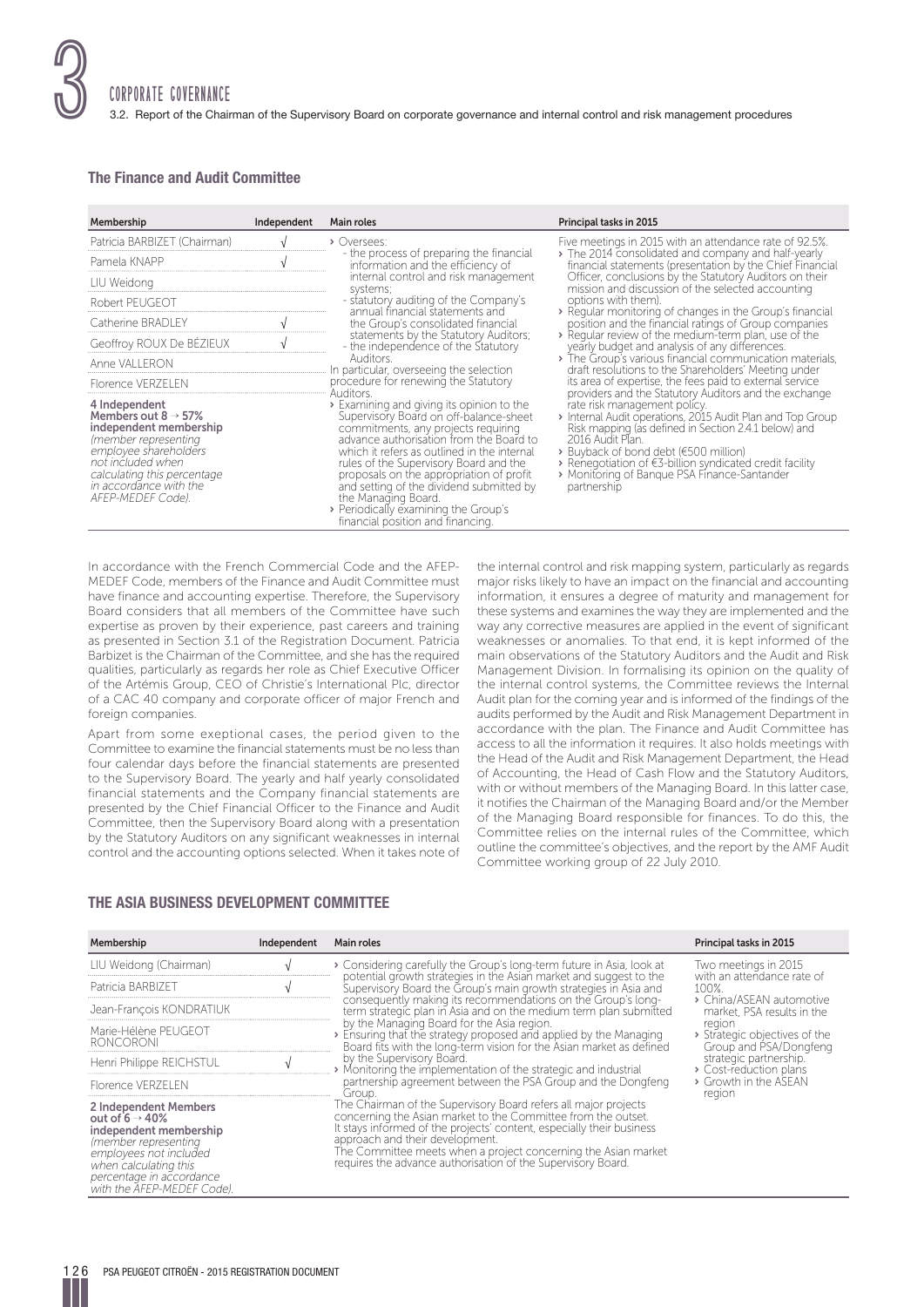## **3.2.1.3. SUMMARY TABLE OF THE RECOMMENDATIONS OF THE AFEP-MEDEF CODE WHICH HAVE NOT BEEN APPLIED**

The table below summarises the recommendations of the AFEP-MEDEF Code which the Company has decided not to apply in light of its particular situation:

| <b>Relevant recommendation</b>                                                                     | Explanation                                                                                                                                                                                                                                                                                                                                                                                                                                                                                                                                                                                                                                          |
|----------------------------------------------------------------------------------------------------|------------------------------------------------------------------------------------------------------------------------------------------------------------------------------------------------------------------------------------------------------------------------------------------------------------------------------------------------------------------------------------------------------------------------------------------------------------------------------------------------------------------------------------------------------------------------------------------------------------------------------------------------------|
| Evaluation of the actual contribution<br>of each member to the Board's work<br>(Art. 10.2)         | During the external evaluation of the Board conducted in 2015, it was revealed that members receive no feedback<br>on their actual contribution to the Board's work. Starting in 2016, the Chairman will hold discussions with each of<br>the members of the Supervisory Board once a year on their contribution to the work of the Board.                                                                                                                                                                                                                                                                                                           |
| Term of office of Supervisory Board<br>members<br>(Art. 14)                                        | The term of office of Supervisory Board members is four years. The Shareholders' Meeting of 25 April 2012 amended the articles of association, shortening the terms of office from six to four years to be applied in future.<br>Therefore, the term of office of Pamela Knapp, who was appointed in 2011, is still six years until her next renewal.                                                                                                                                                                                                                                                                                                |
| Representative part of independent<br>members of the Finance and Audit<br>Committee<br>(Art. 16.1) | More than half (57%) of the members of the Finance and Audit Committee are independent (instead of the<br>minimum of two thirds recommended by the Code).<br>The relatively large proportion of non-independent members is due to the presence of a representative of each<br>of the three major shareholders, given the composition of the Group's share capital and its governance as a<br>result of the capital increases in 2014. Reaching the threshold of two thirds would bring about an increase in the<br>number of committee members, which may hinder its effectiveness. Therefore there are no plans to reach this<br>threshold to date. |

## **3.2.1.4. SUPERVISORY BOARD AND MANAGING BOARD COMPENSATION PRINCIPLES**

The principles and rules decided on by the Supervisory Board to determine the compensation and benefits granted to corporate officers are presented in Section 3.4 of the Registration Document.

## **3.2.1.5. ATTENDANCE OF SHAREHOLDERS AT PEUGEOT S.A. GENERAL MEETINGS AND PUBLICATION OF INFORMATION WHICH MAY HAVE AN IMPACT IN THE EVENT OF A PUBLIC TENDER OFFER FOR THE COMPANY'S SHARES**

Information about shareholder attendance at General Meetings can be found in Chapter 7 of the Registration Document. Pursuant to Article L. 225-100-3 of the French Commercial Code, it should be noted that there is no agreement providing for compensation for members of the Supervisory Board or the Managing Board if their term ends due to a takeover bid. In accordance with Article L. 225-68 of the French Commercial Code paragraph 10, the other information referred to in Article L. 225-100-3 of the French Commercial Code is published in Chapter 7 of the Registration Document.

# 3.2.2. Risk management and internal control procedures

## **3.2.2.1. INTERNAL CONTROL OBJECTIVES FOR THE PSA GROUP**

To prevent and limit the effect of internal and external risks, the Group has implemented risk management and internal control systems to ensure:

- $\blacksquare$  compliance with laws and regulations;
- $\blacksquare$  application of the Managing Board's instructions and guidelines;
- $\blacksquare$  efficient internal processes, particularly those that help to safeguard the assets of Group companies;
- $\blacksquare$  reliable financial reporting.

More generally, these procedures and processes help manage the Group's businesses, boost the effectiveness of its operations and ensure efficient use of its resources. Nevertheless, internal controls cannot give an absolute guarantee that the Company's objectives will be achieved.

## **3.2.2.2. REFERENCE FRAMEWORK**

The Group's risk management and internal control system complies with and functions according to the rules of the eighth directive on Statutory Audits, the Autorité des Marchés Financiers (AMF) Reference Framework for Risk Management and Internal Control Systems issued in January 2007, and the report of the working group on Audit Committees published by the AMF on 22 July 2010. The Group's banking arm uses a specialised system for credit institutions that complies with Regulation 97-02 of the French Banking and Financial Regulations Committee concerning internal control in credit institutions.

Faurecia, whose shares are traded on a regulated market and that acts under the responsibility of its own Board of Directors, has a separate internal control system which it applies independently. In this respect, specific developments are accorded to the Company, as set out below.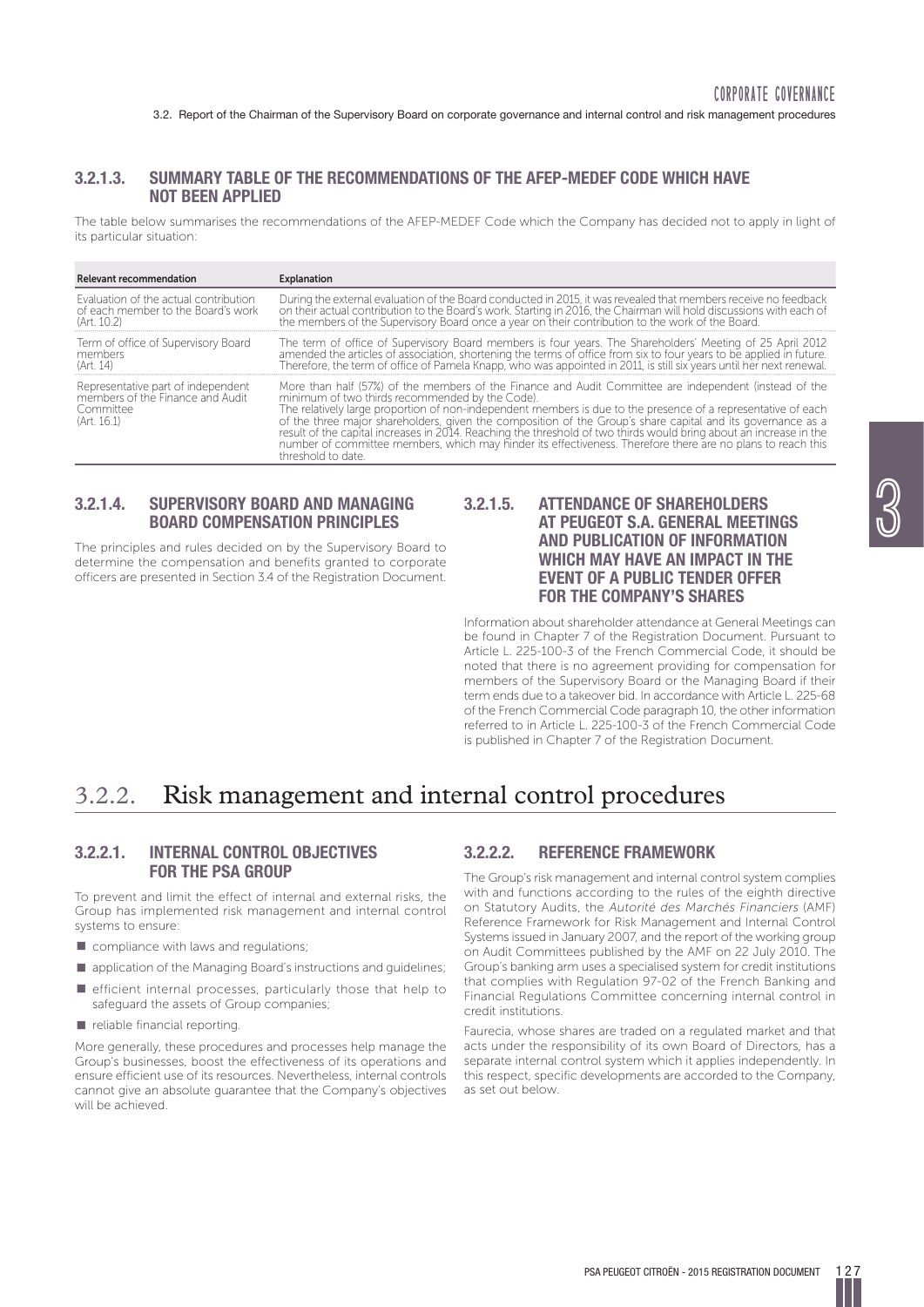

## **3.2.2.3. INTERNAL CONTROL PRINCIPLES**

The Group internal control system was designed with the following goals in mind:

- $\blacksquare$  take into account the Group's ambitions;
- $\blacksquare$  involve all of the Group's companies in the process, manage risks and ensure internal control compliance in all of their operations;
- $\blacksquare$  comply with rules and regulations, set an example in terms of behaviour and ethics;
- $\blacksquare$  to have each division manage all the risks inherent in its business through internal control processes geared to its specific challenges;
- p identify and deal with major risks ("Top Group Risks") to which the Group is exposed and perform reporting up to Executive Committee level;
- $\blacksquare$  to make the system auditable based on quality indicators.

## **3.2.2.4. PARTICIPANTS AND PROCESSES**

## **3.2.2.4.1. At Group level and in the Automotive Division**

There is an overall set of security processes that contribute to the Group's risk management system.

#### **The Group's Organisation and Operating Procedures are decided by the Executive Committee, and defined in Reference Documents forming a Working Framework that each person follows.**

They include the Organisation Handbook and the Operating Procedures Handbook (hereinafter the "Operating Procedure") which describe the responsibilities, procedures to be followed and, more generally, the rules to be applied by everyone. In addition, each division has a reference manual which describes its own operating procedures.

These documents are available on the Group's intranet.

#### **The Risk Management System is deployed Group-wide.**

Each department is responsible, in accordance with the corresponding Operating Procedure, for identifying and checking the risks to which it is exposed and implementing the necessary action plans to deal with those risks.

#### **The Audit and Risk Management Department is in charge of the Risk Management Approach and checks the Correct Application of Risk Management Systems.**

The principal risks in each department those with the highest impact and the most critical (impact x probability) are reported by every department each half year in a "Top Department Risks" report. This is sent to the General Secretary via its Audit and Risk Management **Department** 

In addition, this Department identifies the Group's main crossover risks once a year at interviews conducted with a representative range of the Group's executive officers and managers.

The mapping of major risks "Top Group Risks" (from the "Top Management Risks" and the aforementioned interviews) is reviewed every year by the Executive Committee and presented to the Supervisory Board's Finance and Audit Committee. The Executive Committee validates the action plans for dealing with the "Top Group Risks".

In 2016 the Group plans to create a network of correspondents in charge of internal controls in each department and to initiate a formal self-assessment of the Group's internal control system.

#### **Specific Risk Management and Control Procedures cover particular Risks.**

The Group's Code of Ethics was updated in 2015, and is directly available to all Group employees via the Intranet portal. All employees are required formally to accept the terms of the Code. An Ethics Committee chaired by the General Secretary meets on a quarterly basis. An international network of Chief Ethics Officers deploys the process in every host country and systematically reports to the Ethics Committee any local ethical issues or breaches of compliance. For further information on the Group's ethics policy, see Section 2.3.4 of this Registration Document.

Measures to prevent fraud were strengthened in 2015. It is still placed under the responsibility of the Group's Ethics Committee, which has tasked the Group's Security Department with managing it, carrying out investigations, monitoring and reporting incidents.

The Security Department, which reports to the General Secretary, is responsible for defining and coordinating on a global basis all actions intended to protect the employees and tangible and intangible assets of the Group (except for Faurecia) against the risks arising from malicious acts of all kinds.

The Legal Affairs Department, which reports to the General Secretary, produces or checks the Group's contractual commitments. It is also in charge of organising the Group's defence in the event of disputes with third parties. It thus helps limit and manage the legal risks to which the Group is exposed.

The Management Control Department, which reports to the Chief Financial Officer, is responsible for overseeing the Group's business and financial performance and proposes annual and medium-term targets for growth, operating margin and return on capital employed to Senior Management. It manages the process of preparing the medium-term plan and the budget framework. It controls the results of the operating departments and the Group's projects, and produces summary reports. It also carries out other financerelated tasks, particularly for the automotive business, such as product costings and price provision, selling price control, checking project profitability, financial monitoring of industrial cooperation with other car manufacturers, negotiations for mergers, acquisitions and disposals, etc., and drawing up formal management rules and standards.

#### **The Audit and Risk Management Department checks that the risk management procedures are correctly applied.**

The Audit and Risk Management Department checks through audit assignments that all of the Operating rules are being adhered to. The annual audit plan, which is defined independently, is based on the "Top Group Risks" and is subsequently submitted to Senior Management for approval and presented to the Supervisory Board's Finance and Audit Committee. The Audit and Risk Management Department is also responsible for assessing the degree of maturity of the risk management system and making recommendations for improving its effectiveness. A total of 97 audits were carried out in 2015 across the entire Group.

## **The Supervisory Board's control and oversight role.**

The Finance and Audit Committee of the Supervisory Board ensures that the risk management and internal control system operates effectively. The General Secretary reports to the Supervisory Board on the systems in place and their degree of maturity, as well as the "Top Group Risks" map, with particular emphasis on risks which could have an impact on the Company's financial and accounting information.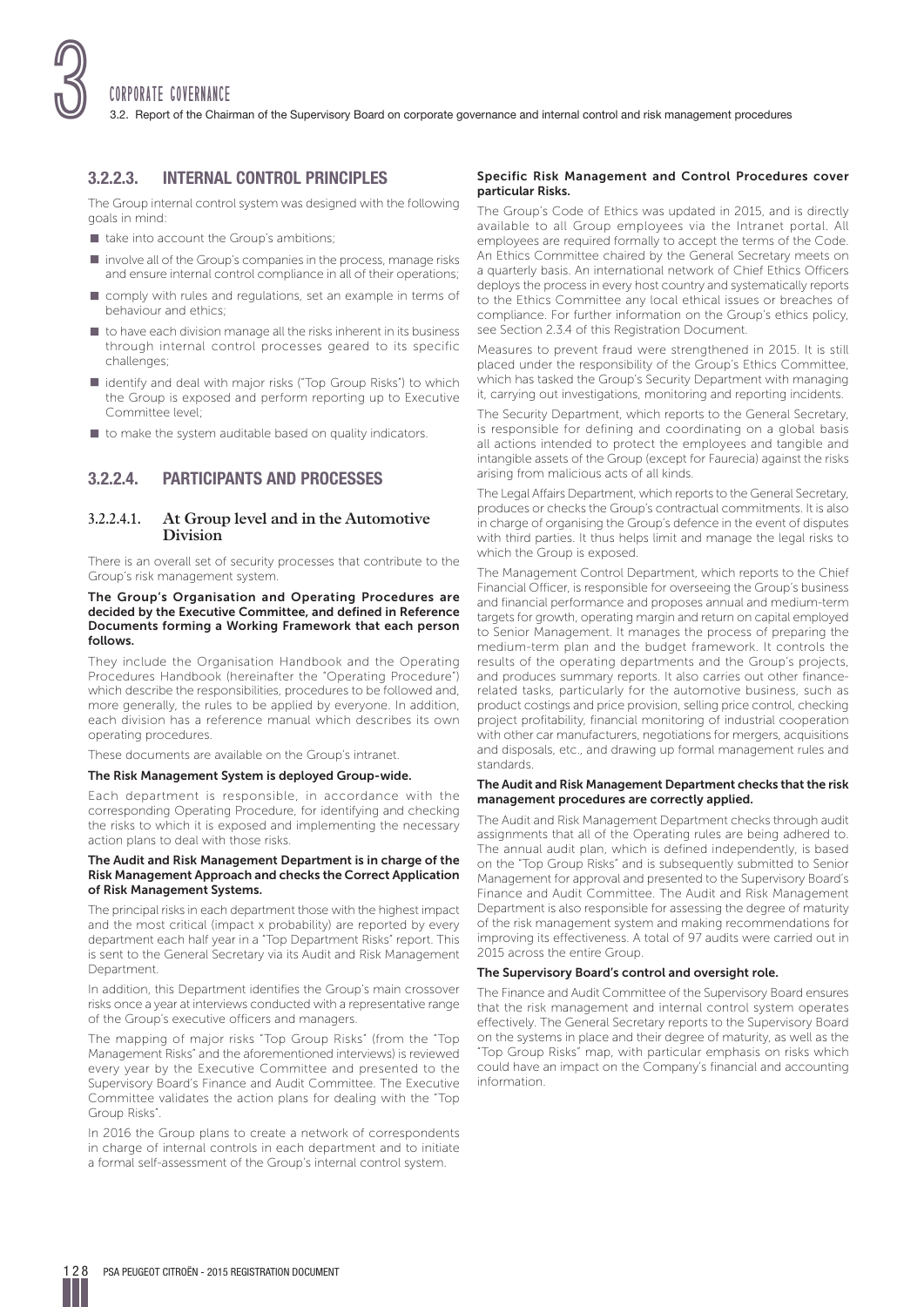The Board also reviews the Internal Audit Department's organisational and operating principles, expresses an opinion on the Internal Audit plan and is informed of the findings of (i) the Internal Audits performed as part of the plan and (ii) the follow-up audits to check that departments have implemented the recommendations.

## **3.2.2.4.2. Banque PSA Finance**

Banque PSA Finance (BPF) has introduced an internal control system which complies with regulation No. 97-02 relating to the internal control of credit institutions. This system is described in BPF's annual report, which is available on its website (www.banquepsafinance. com).

## **3.2.2.4.3. Faurecia**

Faurecia's risk management and internal control procedures are presented in its 2015 Registration Document, which can be found on its website.

## **3.2.2.5. PREPARATION AND PROCESSING OF ACCOUNTING AND FINANCIAL INFORMATION**

The Finance Department is responsible for defining and implementing a specific internal control system for accounting and financial matters, in addition to the risk management system described above, which also applies to it in the same way as any other department of the PSA Group.

#### **3.2.2.5.1.** Accounting and financial organisation

The Finance Department uses a technical and organisational framework called "Nordic"(1) which includes: the Group's accounting and consolidation standards, good accounting practice, integrated accounting standards, finance management standards, financing and cash standards and tax rules. The framework is accessible to all Group employees to ensure that standards are applied uniformly. Different managers are responsible for updating specific categories of standards in line with their areas of specialisation.

The accounting standards describe the accounting policies applicable to all Group's subsidiaries, based on International Financial Reporting Standards (IFRSs) as approved by the European Union, and taking into account the accounting options selected by the Group and any standards that have been early adopted. They set out the accounting treatment and accounting entry structures for complex and/or new transactions. Specific standards are applied for Banque PSA Finance and Faurecia to reflect the specific nature of their businesses.

The guidelines on best accounting practices prepared by the Automotive Division Accounting Department are accessible by all Automotive Division employees. They help to ensure consistent application across the Group of best practices identified in terms of accounting quality and internal control.

A Group reporting timetable, produced by the Corporate Management Control Department, is circulated annually to all the Group's accounting, financial and management departments. For each month, it sets the various accounting, reporting and statement of income dates. The Consolidation Department also prepares and sends out a standard setting out the timetable for the submission and processing of subsidiaries' consolidation packages.

The accounting and financial information systems developed and/or implemented in the Group by the Information Systems Department meet the needs expressed by users (accounting, consolidation, management control, finance, treasury). Each application is classified in terms of availability, integrity, confidentiality and traceability of information sent or produced. The classification determines the requirements in terms of access clearance (confidentiality and traceability) and business continuity and recovery plans (availability and integrity). Data archiving and backup procedures have been implemented to comply with legal requirements for keeping data and to create audit trails guaranteeing data traceability.

To uphold and improve the quality of accounting and internal control within the Group's Automotive Division, an Accounting Quality Plan has been implemented at the level of each accounting team in the relevant departments, under the responsibility of the Chief Financial Officer. This plan comprises all internal actions taken to implement the recommendations of the internal and external auditors, as well as those of the teams themselves. A meeting is held every six months under the Chairmanship of the Group's Chief Financial Officer to monitor the Accounting Quality Plan.

## **3.2.2.5.2. Procedures for producing and processing**  accounting and financial information

<u>ල</u><br>ග්

Published financial information comprises the consolidated financial statements of the PSA Group and the statutory financial statements of Peugeot S.A., approved by the Managing Board and presented to the Supervisory Board, as well as analyses of the data included in these financial statements and press releases issued by the Group.

Monthly, half-yearly and annual results are validated jointly by the Accounting units, the Consolidation Department, the Corporate Management Control Department and the Management Control units of each division. They form the basis of the full set of consolidated financial statements reviewed each month by the Executive Committee.

The consolidated financial statements are prepared by the Consolidation Department, which is also responsible for Group accounting policies. The statements are prepared using the accounts of Group companies excluding Faurecia, restated in accordance with IFRS as adopted by the European Union, together with the accounts of the Faurecia Group sub-consolidation. The subsidiaries' accounts are prepared under the responsibility of the Accounting and Finance Departments within the various divisions (Automotive, Automotive Equipment, and Finance). These departments, in liaison with the operating units and the Management Control Department, ensure the accuracy of the individual statutory accounts and the consolidation packages and systematically co-validate them. The Consolidation Department produces a full set of consolidated financial statements each month, both for internal management and external reporting purposes for the half-year and full-year closings. The Automotive Accounting Department prepares the parent company and restated financial statements for Peugeot S.A. The Consolidation Department, along with the other accounting departments, takes the work of the Statutory Auditors into account.

The accounts are consolidated by separate dedicated teams for (i) the Group as a whole, (ii) Banque PSA Finance and its subsidiaries and (iii) Faurecia. Each month, all consolidated companies send their dedicated team their detailed financial statements, including their income statement, balance sheet, cash flow statement and analyses, prepared in compliance with Group standards, for integration into the consolidated accounts. Each subsidiary is responsible for preparing regular reconciliations between their